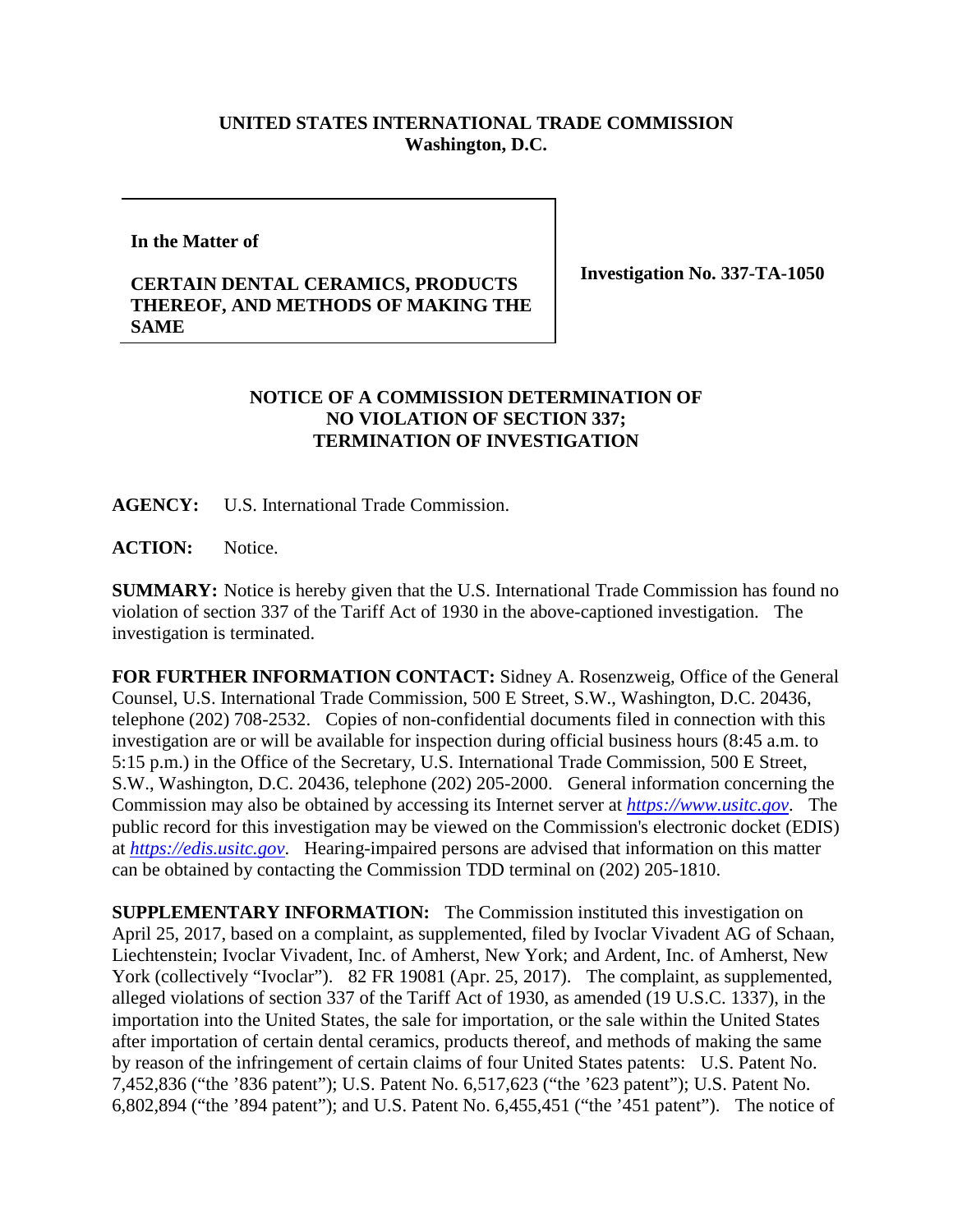investigation named as respondents GC Corporation of Tokyo, Japan; and GC America, Inc. of Alsip, Illinois (collectively, "GC"). The Office of Unfair Import Investigations was also named as a party.

Earlier in proceedings, the investigation was terminated as to certain asserted patent claims, including all of the asserted claims of the '623 patent and the '451 patent, based upon withdrawal of the complaint. Order No. 18 (Nov. 21, 2017), *not reviewed*, Notice (Dec. 6, 2017); Order No. 24 (Dec. 19, 2017), *not reviewed*, Notice (Jan. 18, 2017); Order No. 51 (Feb. 22, 2018), *not reviewed*, Notice (Mar. 23, 2018); Order No. 56 (Mar. 28, 2018), *not reviewed*, Notice (Apr. 27, 2018).

On July 23, 2018, the ALJ issued the final initial determination ("ID"). Remaining within the scope of the investigation, as to infringement, domestic industry, or both, were claims 1, 2, 4, 5, 7, 9, 10, 13, 15-19, and 21 of the '836 patent; and claims 1, 2, 4, 16-21, 34, 36 and 38 of the '894 patent. The ID finds, *inter alia*, that Ivoclar failed to demonstrate infringement of the above-referenced claims of the '836 patent. The ID finds, *inter alia*, that claims 36 and 38 ("the '894 flexure strength claims") are invalid as indefinite under 35 U.S.C. § 112 ¶ 2. The ID further finds that Ivoclar failed to demonstrate infringement and failed to meet the technical prong of the domestic industry requirement as to the remaining claims of the '894 patent (claims 1, 2, 4, 5, 7, 9, 10, 13, 15-19, and 21) ("the '894 annealing claims"). The ID finds that some, but not all, of the '894 annealing claims are invalid in view of certain prior art.

After the issuance of the ID, the Commission solicited comments from the public concerning remedy and the public interest. On September 13, 2018, Representative Brian Higgins (R-N.Y.) filed comments in support of his constituent Ivoclar, whose headquarters is in Western New York. Letter from Rep. Brian Higgins to Chairman David S. Johanson at 1 (Sept. 13, 2018). In addition, Ivoclar, GC, and the Commission investigative attorney filed petitions for review and replies to the other parties' petitions.

On September 21, 2018, the Commission issued its notice of review. By that notice, the Commission determined not to review the ID with respect to the '836 patent and the '894 flexure strength claims, thereby terminating the investigation as to those patent claims. The Commission determined to review the ID's findings as to the '894 annealing claims and solicited further briefing from the parties on certain issues concerning those patent claims. The Commission also solicited briefing from the parties, interested government agencies, and members of the public on remedy, the public interest, and bonding. No non-parties filed such briefing. On October 5, 2018, the parties filed opening briefs in response to the Commission notice of review, and on October 12, 2018, the parties filed reply briefs.

Having reviewed the record of the investigation, including the final ID, the parties' petitions for review and responses thereto, and the parties' briefing to the Commission, the Commission has determined to affirm, with modified reasoning, the ID's conclusion that Ivoclar failed to demonstrate infringement of the '894 annealing claims. The Commission has also determined to affirm, with modified reasoning, the ID's finding that claims 1, 2, and 34 of the '894 patent are anticipated by U.S. Patent No. 4,189,325 (Barrett) (RX-27). The Commission